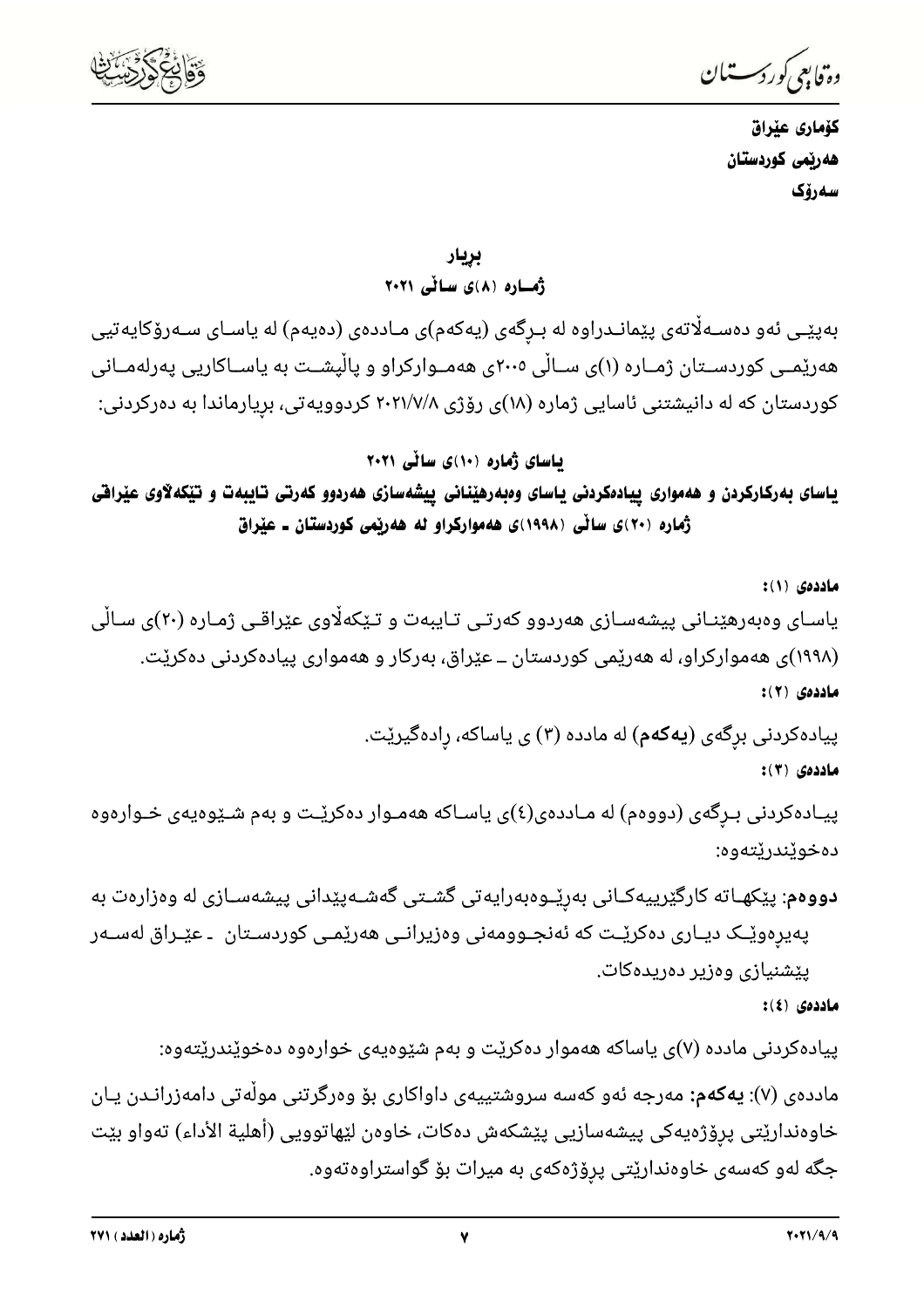دە قابىي كوردسىتىان



**دووهم:** مەرجە ئەو كەسە مەعنەوييەى داواكارى بۆ وەرگرتنى مولْەتى دامەزراندن يان خاوەندارێتى پرۆژەيەكى پيشەسازى پێشكەش دەكات، بەپێى ياسا بەركارەكانى ھەرێمى كوردسـتان دامەزراو يان تۆماركراو و موڵەت يێدراو بێت.

ماددەى (٥):

پیادهکردنی برگهکانی (یهکهم) و (پێنجهم) له ماددهی (۸)ی یاساکه ههموار دهکرێت و بهم شێوهیهی خوارەوە دەخوێندرێتەوە:

- **يەكەم:** ئەو پرۆژە پيشەسازييانەى كە پێش بەركاربوونى ئەم ياسايە لە ھەرێم مۆڵەتيان پێـدراوە، لە لێخۆشـبوونی بـاج و رِەسـمەکاندا، ملکەچـی حوکمەکـانی ئەو یاسـایە دەبـن کە لەکـاتی پێـدانی مۆلەتى دامەزراندنياندا بەركار بووە.
- **پێنجهم:** وەزارەتی پلاندانان دیاریکردنی شـارە پێشـکەوتووەکان و ئەوانەی کەمتـر پێشـکەوتوون و لادیٚ و گونده دووره دەستەکان، بۆ مەبەستەکانی ئەم ياسايە، لەئەستۆ دەگرێت.

ماددەى ( ٦ ):

**یهکهم:** ههمواری پیادهکردنی برگهی (یهکهم) له مادده (۹)ی یاساکه دهکریّت و بهم شیّوهیهی خوارهوه دەخوێندرێتەوە:

**يەكەم:** دامودەزگـــا پەيوەنديـــدارەكان لە ھەرێــــم، زەوى پێويســـت بـــۆ پـــرٍۆژەى پيشەســـازيى تەرخــان دەكەن، بەمەرجێــك لەگەڵ ماســتەريلانى شــارەكان گونجاوبێــت، و خزمەتگــوزارييە پێویستهکان ، بهکرێی هاوشێوه بۆ پرۆژەکه دابیندەکەن و گرێبەستی بەکرێدانەکەش بە درێژایی ماوەی مۆلّەتی دامەزراندنی، بەدەر لە حوکمەکـانی یاسـای فرۆشـتن و بەکرێـدانی موڵـك و مـاڵی دەولّەت ژمارە (۱)ى سالّى ۲۰۲۱ى بەركار لە ھەرێم، بەردەوام دەبێت.

**دووم:** پیادهکردنی برگهی (دووهم)ی ماددهی (۹)ی یاساکه ههموار دهکریّت و بهم شیّوهیهی خـوارهوه دەخوێندرێتەوە:

**دووهم:** وەزارەتى بازرگـانى و پيشەسـازى، بە ھەمـاھەنگى لەگەڵ وەزارەتەكـانى ناوخۆ،كشـتوكاڵ و سەرچاوەكانى ئاو، پلاندانان و دەستەى پاراستن و چـاككردنى ژيـنگە، پـێگە پيشەسـازييەكان، بە پێی حوکمی یاسا بەرکارە پەیوەندیـدارەکان، بـۆ ھەر پارێزگـایەک لە دەرەوەی سـنووری ماسـتەر پلانی بنەرەی شارەكان، دياريدەكەن.

س**ێیهم**: پیادهکردنی ههردوو برگهکانی (سێیهم) و (چوارهم) له ماددهی (۹)ی یاساکه، رِادهگیرێت.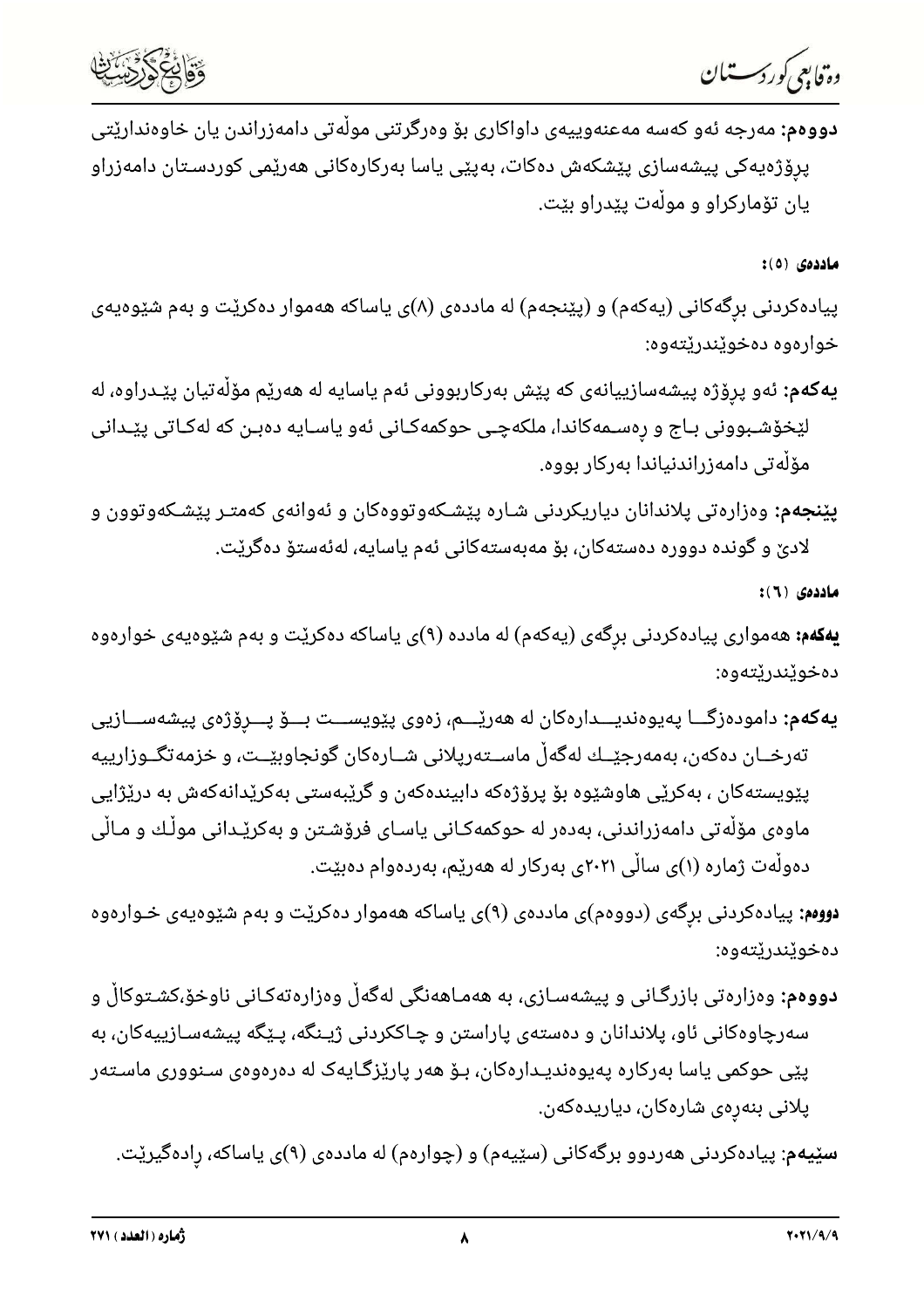

—

ماددەي ( ۷ ):

**رترایمی** *گرر دست***ان**<br>**یه کهم: پی**ـادهکردنی بــرگهی (دووهم)ی مــاددهی (۳)ی یاســاکه ههمــوار دهکریــت و بهم شــیّوهیهی<br>خوارهوه دهخویّندریّتهوه:<br>دووهم: ســهریپَچیکار به پیبرُاردنیــکــ که له ( ۵۰۰،۰۰۰) پیــنـج ســهد ههزار **ماددو** ۱۷:۶<br>**یهکمم:** پیادهکردنی بـرگهی (دوودم)ی مـاددهی (۱۲)ی یاسـاکه ههمـوار دهکریّـت و بهم شـیّودیهی<br>خواردوه دهخویْندریّته وه:<br>دوباره به دوپیْجِیکار به پیْبرّاردنیّـک که له ( ۱۰۰،۰۰۰ پیّـنـج سـهد ههزار دینـار کهمتـر نه

خواردوه دهخوپندریتهوه:<br>**شدشـه ب**: خـاوهنی پـرِوْرّهى سـوودمهند له لیّخوشـبوونى گـومركى، به پیْبِرَّاردنیّـک سـزا دهدریّـت كه<br>یه کمدین به: تو به سن هیندهى به هاى لیّخوشبوونهکه، له کاتی به کارهیّنـانی نامراز و کهرهسته کان<br>م **مادددی (١٤):** دهستهیهکی تنههآچوونهوه به مسرؤکایه تی بریکاری وهزاره تی بازرگانی و پیشهسـازی<br>بؤ کاروباری پیشهسازی و نهندامیه تی نؤیّنه ری همردوو ودزاره تی داد و دارایی و نابووری و دهستهی<br>وهبهرهنیان که له پلهی به ریوهبهری گ

پیادهکردنی برشی (سیّیهم) ی مادددی (۱) ی یاساحه ههموار دهکریت و بهم شیّوهیهی خـواردوه<br>سـێیـهم: کهسـی نارِهزاییکـار رِهسـمیّک دهدات به بـرِی (۱۰۰،۰۰۰) سـهد ههزار دینـار، و وهک داهـاتیّـکی<br>ماددوی (۱۰):<br>ماددوی (۱۰):<br>هاددوی (۱ دودی (۱۰):<br>ماددوی (۱۰):<br>دامهزراوه و فهرمانگهکـانی ههریّـم، و نُهوانهی تیایانـدا پوّسـتیان ههیه، له ههر شـویّنیّکی یاسـاکهدا<br>هاتبیّـت، جیّـگهی دامهزراوه و فهرمانگه نیتیحادییهکـان و نُهوانهی تیایاندا پوّستیان ههیه دهگریّتهو